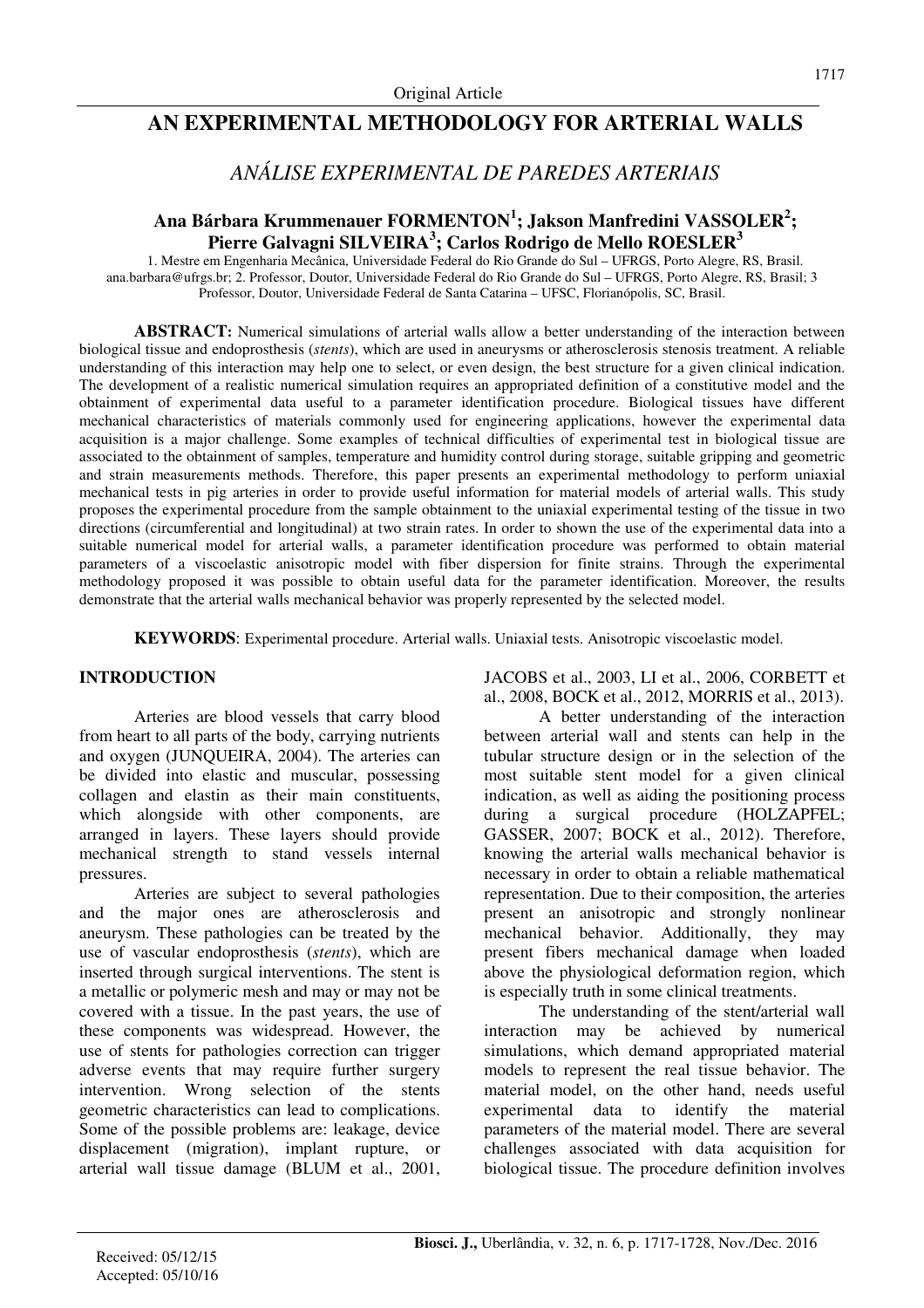sample obtainment, temperature and humidity control during the storage stage and specimen handling. The required time for each step must be carefully defined to maintain the mechanical characteristics observed *in vivo* (HOLZAPFEL; OGDEN, 2009). There are also difficulties associated to the test procedure, such as sample clamping and strain measurements. Sample slippage is common and occurs due to the tissue moisture and stiffness. Moreover, tissue mechanical properties can change from on individual to another or even in the same individual, depending on the region in which the artery is removed.

There are several experimental procedures presented in the literature, notwithstanding there is still no consolidated methodology. Therefore, the present work aims to study and propose an experimental methodology capable to acquire useful experimental data for material models of arterial walls. In this approach the arterial wall is considered a single layer. Despite this study focus in the experimental methodology, it is also performed a parameter identification to obtain material parameters of a viscoelastic anisotropic model with fiber dispersion.

# **Arterial walls**

The arterial mechanical behavior and the difficulties concerning experimental tests are directly related with the arterials internal structure. According to Junqueira (2004), blood vessels are generally composed by three layers (tunics), the innermost vessel layer is called intima, media is the middle layer and the outermost layer is the adventitia.

According to its structure and size, arteries are classified into elastic, muscle and capillaries arteriole. Elastic arteries, which include aorta, have a greater diameter, higher elastic fibers number and are located at the surrounding of the heart. Muscular arteries have an average diameter. Arterioles have smaller diameter with a few smooth muscle layers and almost none connective tissue.

As presented by Junqueira (2004), depending on the artery classification, the characteristics of each layer can differ. In healthy young individuals, the intima is very thin and has an insignificant contribution to the arterial wall mechanicals strength (HOLZAPFEL et al., 2000). The intima contribution may become meaningful with age (ex.: atherosclerosis occurrence) (HOLZAPFEL et al., 2000). The middle layer (media) provides most of the mechanical resistance necessary to sustain the walls structural integrity

(PETERSON; BRONZINO, 2008; HOLZAPFEL et al., 2000).

In addition to the influence of each component in the arteries mechanical properties, the artery location in the body also modifies its properties. However, the general mechanical characteristics exhibited by arterial walls do not change (HOLZAPFEL et al., 2000). As a matter of fact, arterial walls can be characterized in different ways due to its internal organization. It can be mechanically characterized as a single layer, or it can be separate in three layers, where each layer shows different mechanical behavior.

The arterial mechanical behavior can be characterized by appropriate experimental tests, which may be *in vivo* or *in vitro* (HOLZAPFEL et al., 2000). Arterial walls behavior involves several mechanical phenomena, which may change due to physiological characteristics. During *in vivo* tests, one can observe the real physical behavior of an artery under the influence of different factors, such as pulse and hormones. Masson et al. (2008) and Masson et al. (2011) employed noninvasive methods to perform *in vivo* studies. I*n vivo* tests are hard to conceive, especially if one intends to use its results to characterize a constitutive model. The most commonly tests used in the biological tissues characterization are *in vitro* tests. These tests are simple, experimentally speaking, and attempt to simulate environmental conditions and physiological loading (or even exceed these conditions). Using *in vivo* tests, the artery can be fully characterized by imposing specific boundary conditions (HOLZAPFEL et al., 2000).

Among the several possible *in vitro* tests, one must consider: uniaxial testes (ZHANG; AROLA, 2004; STEMPER et al., 2005), sheer inflation tests (BADER, 1967) and multiaxial tests, also known as extension-inflation tests (KASYANOV et al., 2003, SOMMER et al., 2010; KIM; BAEK, 2011). The test choice is directly dependent to the material model selected to represent the tissues mechanical behavior. This dependency is due the fact that each model requires specific information to work properly. As an example, anisotropic models demand mechanical behavior studies in different directions. Viscous effects, on the other hand, require protocols allowing the study of the mechanical response time dependency. This behavior can be seen in situations such as tests with: creep, relaxation, cyclic or with different speeds excitation.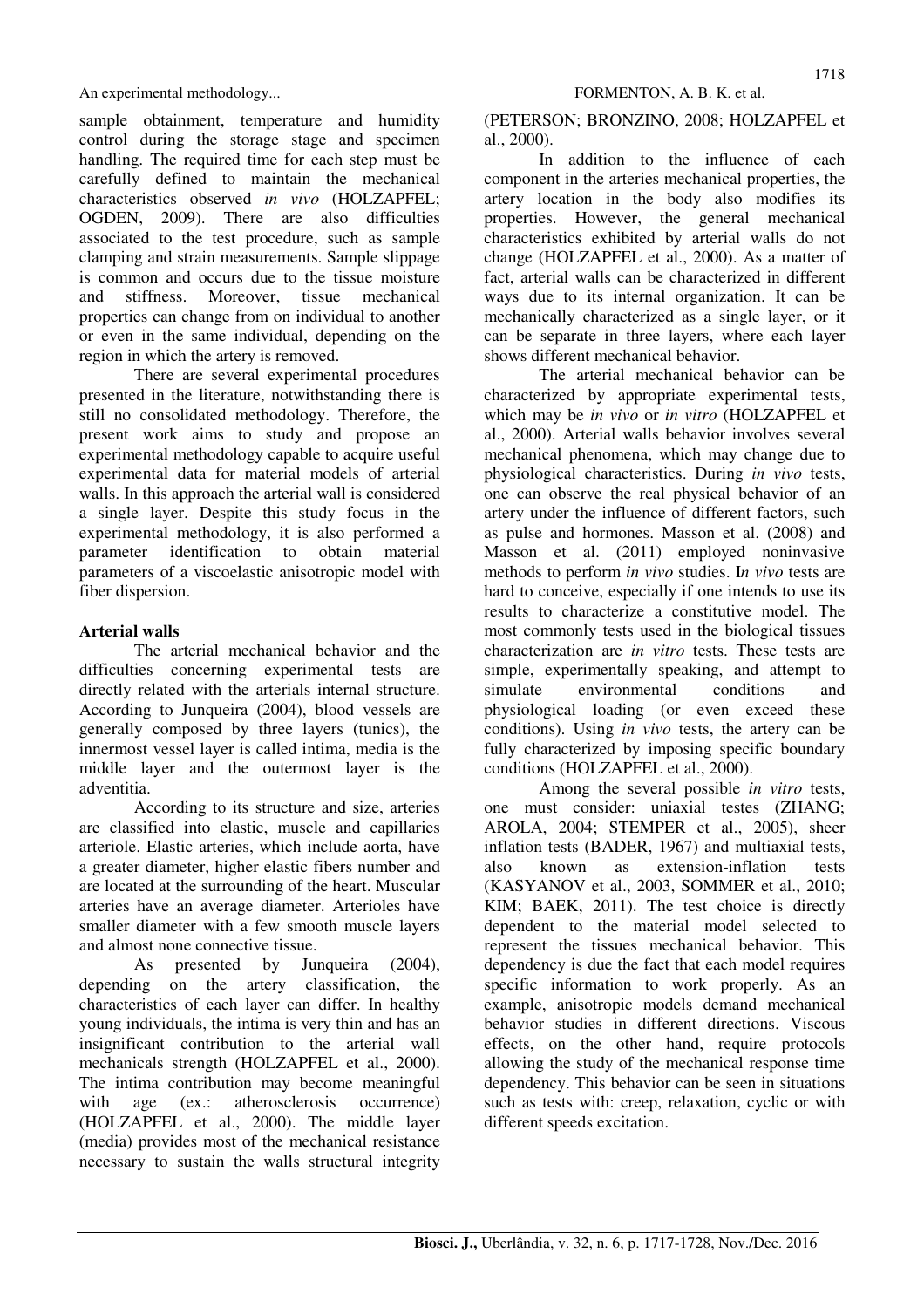### **Mechanical procedures for arterial walls**

Considering the different factors which can directly influence the tissue response, an appropriate protocol should be followed. These materials have different mechanical characteristics when compared to the commonly used in engineering. Some of the challenges faced when working with these materials are: samples obtainment (geometric uniformity and homogeneous material), storage (humidity, temperature, and degradation time), sample grip (slippage phenomenon), measuring deformation (flexible and wet material) and several others. Therefore, the experimental methodology needs to take into account the above mentioned factors.

## **Samples Obtainment**

The samples obtainment is usually executed as soon as possible, after animal or human death, thereafter the experimental test or the sample storage are performed. Despite the importance of this factor, few studies mention the postmortem interval that, the samples were collected.

In Beenakker et al. (2012), pig aortas were collected 18 hours after animal slaughter. Zoumi et al. (2004) removed coronary samples, 15 minutes after animal sacrifice. Zhang and Arola (2004) collected samples from a bovine aorta, 30 minutes after animal death. In Holzapfel (2005) abdominal human aorta samples were removed within 24 hours after death.

### **Storage**

Samples storage should be performed due to the degradation that arteries suffer in *ex vivo* conditions (HOLZAPFEL et al., 2000). Each author presents the storage procedure in a different way, as well as the temperature which the samples are stored. Beenakker et al. (2012) stored pig aortas at -80ºC. In Sommer et al. (2010) the carotid bifurcation was frozen at -80ºC, immediately after excision. In Zemanek et al. (2009) pig thoracic aortas were refrigerated at -20ºC. Some works, such as Zhang and Arola (2004), and Holzapfel (2005), perform the experimental tests after excision, without freezing.

## **Defrosting**

After storing the tissue at sub-zero temperatures, the samples need to be defrosted. This process is sometimes not mentioned by the authors, as in Beenakker et al. (2012). In Sommer et al. (2010) the specimens were slowly thawed at 4ºC, prepared at room temperature (20ºC) and then tested.

### **Samples geometric measurement**

Samples geometric measurement procedure may differ a lot, due to the type of test and the necessary measures for tissue characterization. In uniaxial tests the geometric measures are: length and thickness. In Holzapfel and Ogden (2009), length and thickness were optically measured, with video extensometer. In Gundiah et al. (2009) the thickness was measured by a caliper, fitting the sample between two glasses. Zoumi et al. (2004) measured the thickness and diameter through optical microscope. In Stemper et al. (2005) width end thickness was measured with a digital pachymeter.

## **Sample clamping**

The specimens clamping will depend on the test type to be performed. For inflation and extension tests the samples need to be cannulated at both ends, with specially designed tube connectors, as in the work of Sommer et al. (2010). Gundiah et al. (2009) conducted biaxial tests and the specimens were fixed to the machine with Delrin® clamps. Stemper et al. (2005) developed a gripping device to prevent slippage, which consists of two opposing metal blocks fastened together to fix de inferior and superior ends. In addition, it has a thirty-gauge wire mesh on the inner edges of the blocks to secure the specimen. Zemanek et al. (2009) and Zhang and Arola (2004) fixed the samples with grips. Holzapfel and Ogden (2009) mounted pieces of sandpaper at the ends of the sample with superadhesive gel.

## **Test class**

In the case of biological tissue, temperature and hydration are important factors. Therefore, the tissue must be hydrated and controlled with a specific temperature, when possible. Holzapfel and Ogden (2009) and Sommer et al. (2010) maintained the specimens in saline solution. In Gundiah et al. (2009) the samples were placed in an acrylic bath tray containing distilled water at 37ºC.

## **Preconditioning**

The preload and cyclic preconditioning are performed by many authors to align collagen fibers along preferred directions and to restore the specimen *in vivo* state as much as possible. Different methods are used in the literature. For cyclic stress-strain curves, Holzapfel and Ogden (2009) performed a pre-conditioning through 5 cycles at 1 mm/min to the *in situ* length. Gundiah et al. (2009) executed the preconditioned of samples with 10 cycles up to 10% stretch in a triangular waveform at 0.05Hz. In Stemper et al. (2005), the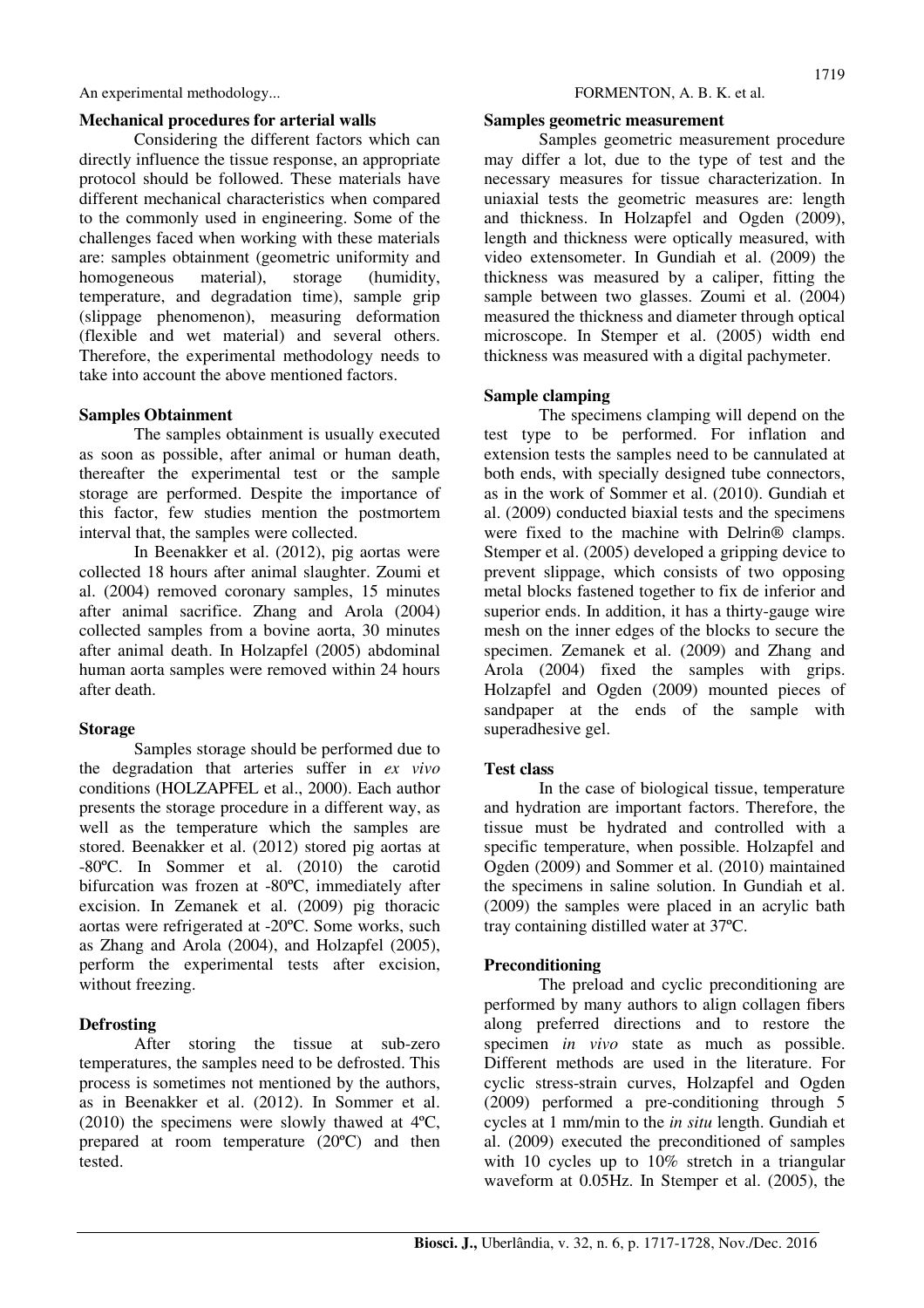specimens were preconditioned with five distraction cycles at 0.1 mm/s until approximately in situ length,. In Zemanek et al. (2009) the specimens were preload by a maximum total load of 0.5N.

# **Crosshead speed**

Each test reported in the literature employ different load speed. Holzapfel and Ogden (2009) used 1 mm/min, as well as Sommer et al. (2010). In Stemper et al. (2005), the specimen was quasistatically loaded in tension at 0.1mm/s, until ultimate failure of the vessel.

# **MATERIAL AND METHODS**

## **Experimental methodology**

Based on literature and equipment availability, it was possible to propose a methodology to perform experimental tests attempting to capture the tissue anisotropic mechanical behavior. One can follow different procedures combinations. Some of the alternatives are summarized in Table 1.

**Table 1**. Tests alternatives.

| I. Sample collect :         |                                                                                       |  |
|-----------------------------|---------------------------------------------------------------------------------------|--|
| $\bullet$                   | 15 minutes after animal sacrifice (ZOUMI et al., 2004);                               |  |
| $\bullet$                   | 30 minutes after animal death (ZHANG and AROLA, 2004);                                |  |
| $\bullet$                   | 18 hours after animal slaughter (BEENAKKER et al., 2012);                             |  |
| $\bullet$                   | within 24 hours after death (HOLZAPFEL, 2005).                                        |  |
| II. Storage (as necessary): |                                                                                       |  |
| $\bullet$                   | -80°C (BEENAKKER et al., 2012, SOMMER et al., 2010)                                   |  |
| $\bullet$                   | $-20^{\circ}$ C (ZEMANEK et al., 2009)                                                |  |
| III. Defrosting:            |                                                                                       |  |
| $\bullet$                   | slowly, first at 4 <sup>o</sup> C and then at room temperature (SOMMER et al., 2010); |  |
| $\bullet$                   | quickly, at room temperature, with saline solution (WILCHEZ, 2012);                   |  |
| $\bullet$                   | quickly, at room temperature, without saline solution;                                |  |
|                             | IV. Samples geometric measurement before cutting:                                     |  |

Length and width:

- optically, with video extensometer (HOLZAPFEL and OGDEN, 2009);
- digital pachymeter (STEMPER et al., 2005);

Thickness:

- caliper, fitting the sample between two glasses (GUNDIAH et al., 2009);
- digital pachymeter (STEMPER et al., 2005);
- optically, through optical microscope (ZOUMI et al., 2004), video extensometer (HOLZAPFEL and OGDEN, 2009) or BOSE 3330 equipment;

Diameter:

- outside, through video extensometer (SCHULZE-BAUER et al., 2002), diameter template (WILCHEZ, 2012) or BOSE 3330 equipment;
- inside, through optical microscope (ZOUMI et al., 2004);
- digital pachymeter;

# V. Sample cut:

- using a scalpel in rectangular shape;
- with cut device into dumbbell shape.

## VI. Samples geometric measurement after cutting:

Length and width:

- optically, with video extensometer (HOLZAPFEL and OGDEN, 2009);
- digital pachymeter (STEMPER et al., 2005);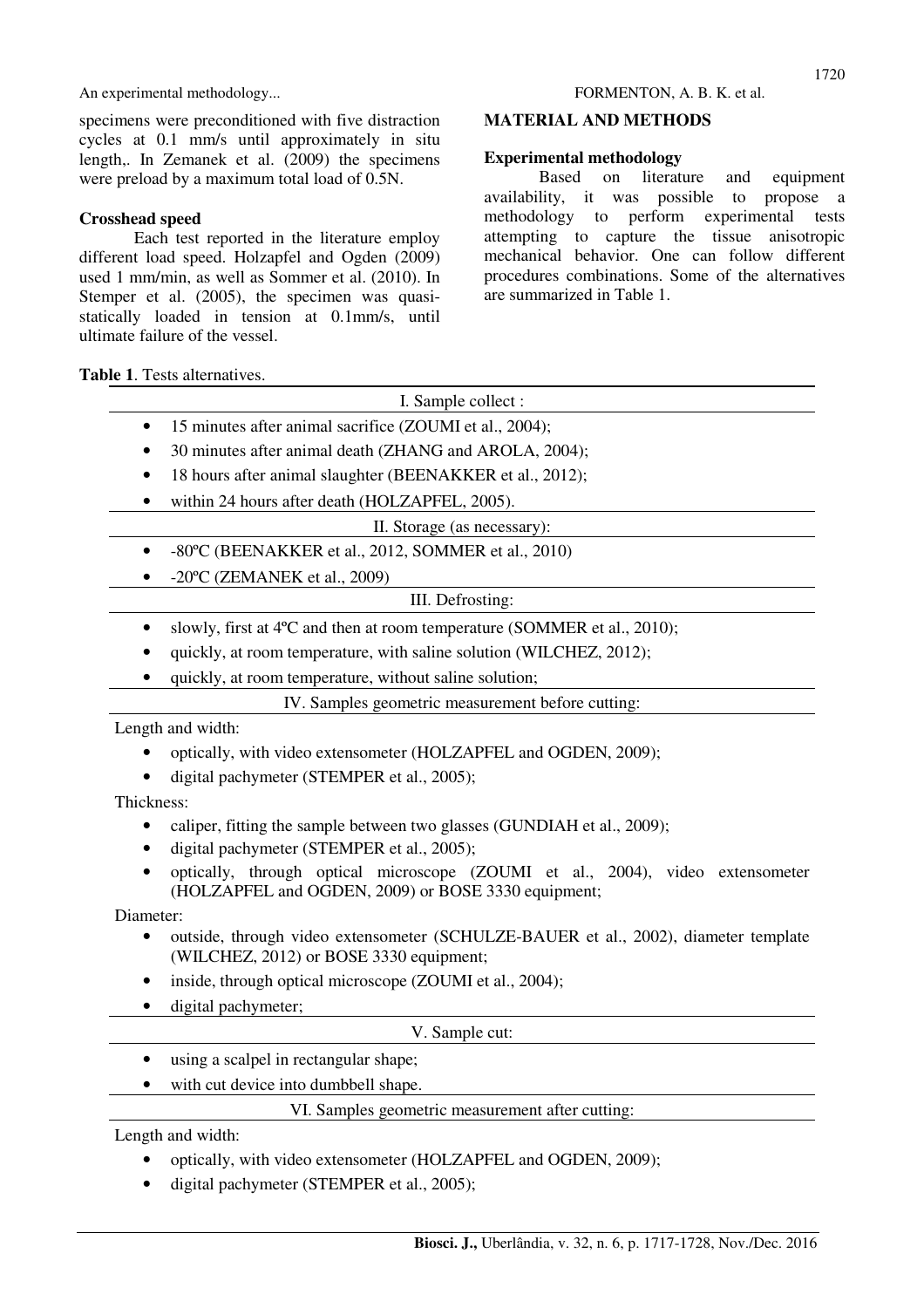Thickness:

- calipers, by gently sandwiching the specimen between two glass slides (GUNDIAH et al., 2009);
- digital caliper (STEMPER et al., 2005);
- optically, through optical microscope (ZOUMI et al., 2004), videoextensometer (HOLZAPFEL and OGDEN, 2009) or BOSE 3330 equipment;
	- VII. Sample clamping :
- clamps (GUNDIAH et al., 2007, ZEMANEK et al., 2009);
- compression grips (ZHANG and AROLA, 2004);
- gripping device developed to prevent slippage, through thirty-gauge wire mesh on the inner edges of the blocks to secure the specimen (STEMPER *et al*., 2005);
- mount pieces of sandpaper at the ends of the sample with super adhesive gel (HOLZAPFEL and OGDEN, 2009);

| VIII. Test class: |  |
|-------------------|--|
|-------------------|--|

- in solution 37°C (GUNDIAH et al., 2009, ZEMANEK et al., 2009);
- moistureless (HOLZAPFEL and OGDEN, 2009, SOMMER et al., 2010);

### IX. Crosshead speed:

- $\bullet$  0.1 mm/s (STEMPER et al., 2005);
- 1 mm/min (HOLZAPFEL and OGDEN, 2009, SOMMER et al., 2010);
- $\bullet$  5 mm/min:
- $\bullet$  10 mm/min;

X. Preconditioning:

- maximum total load 0,5N (ZEMANEK et al., 2009);
- without preloading;
- 5 distraction cycles at 0.1 mm/s to approximately the in situ length (STEMPER et al., 2005);
- 5 cycles at 1 mm/min to the in situ length (HOLZAPFEL and OGDEN, 2009);
- 6 cycles at 0,1 mm/min up to 0,3 MPa (ZEMANEK et al., 2009);
- 10 cycles up to 10% stretch in a triangular waveform at 0.05Hz (GUNDIAH et al., 2009);
- without pre-conditioning.

Considering the alternatives presented in literature (Table 1), and pilot tests performed in laboratory, a final procedure was defined:

1. Immediately after artery removal, the diameter is measured along the length of the blood vessel.

2. The sample is wrapped in a damp cloth and stored in a plastic bag at -20ºC (if required).

3. Defrost the tissue at refrigerated ambient or room temperature (if required).

4. Maintain the arterial wall in saline solution until sample cut.

5. Diameter measuring along the length of the blood vessel.

6. Select a region with uniform diameter and perform a longitudinal cut.

7. From the selected cut, perform longitudinal (or/and transverse) cuts to obtain samples.

8. Fix the sample on the clamp. Ensure that the sample is aligned and verify if it is tight enough to prevent slippage, but not enough to crush the sample.

9. Preload at 0.5N. Employ a velocity of 5 mm/min until 0.5N, wait for the appointed time.

This procedure can be adapted for different circumstances. Steps 2 and 3 are required only when the experimental test cannot be performed immediately after obtainment of the blood vessel. The selection of the blood vessel region to obtain arterial walls samples is important due to the fact that the blood vessel changes considerably its geometry and thickness along its length. If two samples are collected from the same vessel, but from different positions (extremities, for instance), it is expected different mechanical behaviors since the vessel is a nonhomogeneous material. Then, it is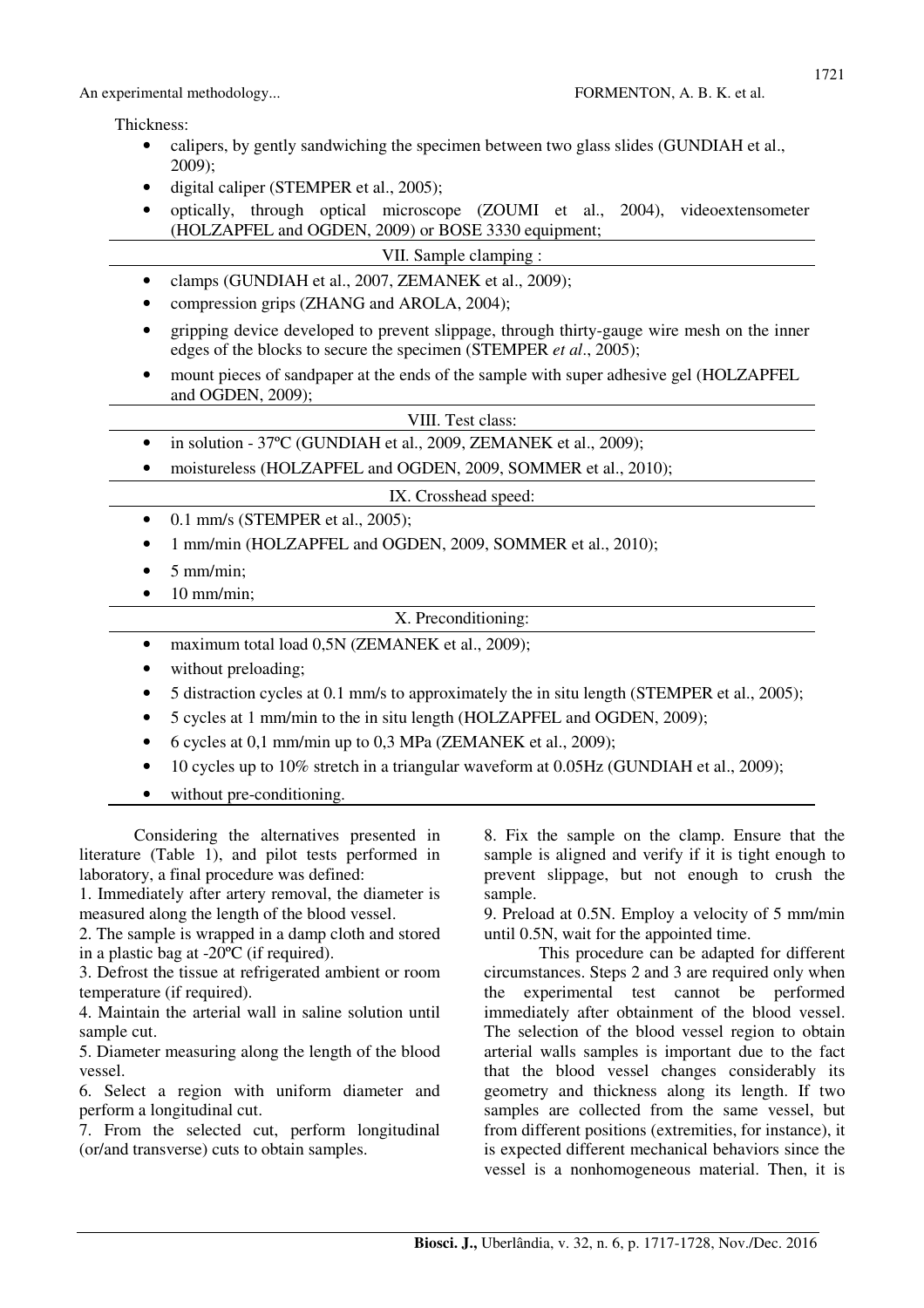important to select a region with uniform geometrical characteristics in order to obtain the tissue samples for mechanical tests.





**Figure 1**. (a) Blood vessels; (b) arterial walls samples.

Finally, it is possible to perform experimental tests. The quantity of mechanical test depends of the mechanical characteristics of the material and the choice of the material model. An isotropic elastic model needs only one uniaxial test to obtain their material parameters. An anisotropic elastic model may require more tests if no information about fiber direction is previously known. As a general rule, the complexity of material model in its capability to take into account different internal phenomena is directly related to the quantity of their material parameters and, consequently, to the quantity of experimental tests needed to characterize it.

In this study an anisotropic viscoelastic model was chosen. In order to obtain useful data to perform material parameter identification, two monotonic uniaxial tests were performed at 1mm/min and at 5mm/min and one cyclic uniaxial test at 1mm/min for the longitudinal and circumferential direction of the arterial wall. The quantity of tests was chosen due the quantity of samples obtained from an aorta of healthy Landrace

pigs (Figure 1), which is a limiting. This artery had significant changes in their geometrical characteristic, displaying significant thickness variations along the arterial wall. In order to deal with this adversity, it was decided to use samples from the same region.

Using the procedure defined previously, the artery was removed and stored in a refrigerator at 1.8ºC for one day. Immediately before the tests execution, the artery was placed in saline solution at room temperature ( $\approx 24^{\circ}$ C). The aorta was sectioned with a scalpel and the uniform regions were selected, as illustrated in Figure 1(b). The geometrical dimensions of the samples were defined with a 25 mm length and 5 mm width of. It should be noted that these dimensions may change for other blood vessels. The thickness was measured with a BOSE optical measurement system along the sample length. The average thicknesses are presented in Table 2. The samples were clamped by screw grips especially developed for this test. Furthermore, it was used a preconditioning with a pre-load of 0.5 N.

**Table 2**. Samples average thickness (and standard deviation).

| <b>Conducted tests</b>                 | <b>Thickness (standard deviation)</b> |
|----------------------------------------|---------------------------------------|
| Longitudinal monotonic test 1mm/min    | $2.1 \pm 0.22$ mm                     |
| Circumferential monotonic test 1mm/min | $1.73 \pm 0.11$ mm                    |
| Longitudinal monotonic test 5mm/min    | $1.68 \pm 0.04$ mm                    |
| Circumferential monotonic test 5mm/min | $1.453 \pm 0.34$ mm                   |
| Longitudinal cyclic test 1mm/min       | $2.106 \pm 0.09$ mm                   |
| Circumferential cyclic test 1mm/min    | $1.41 \pm 0.17$ mm                    |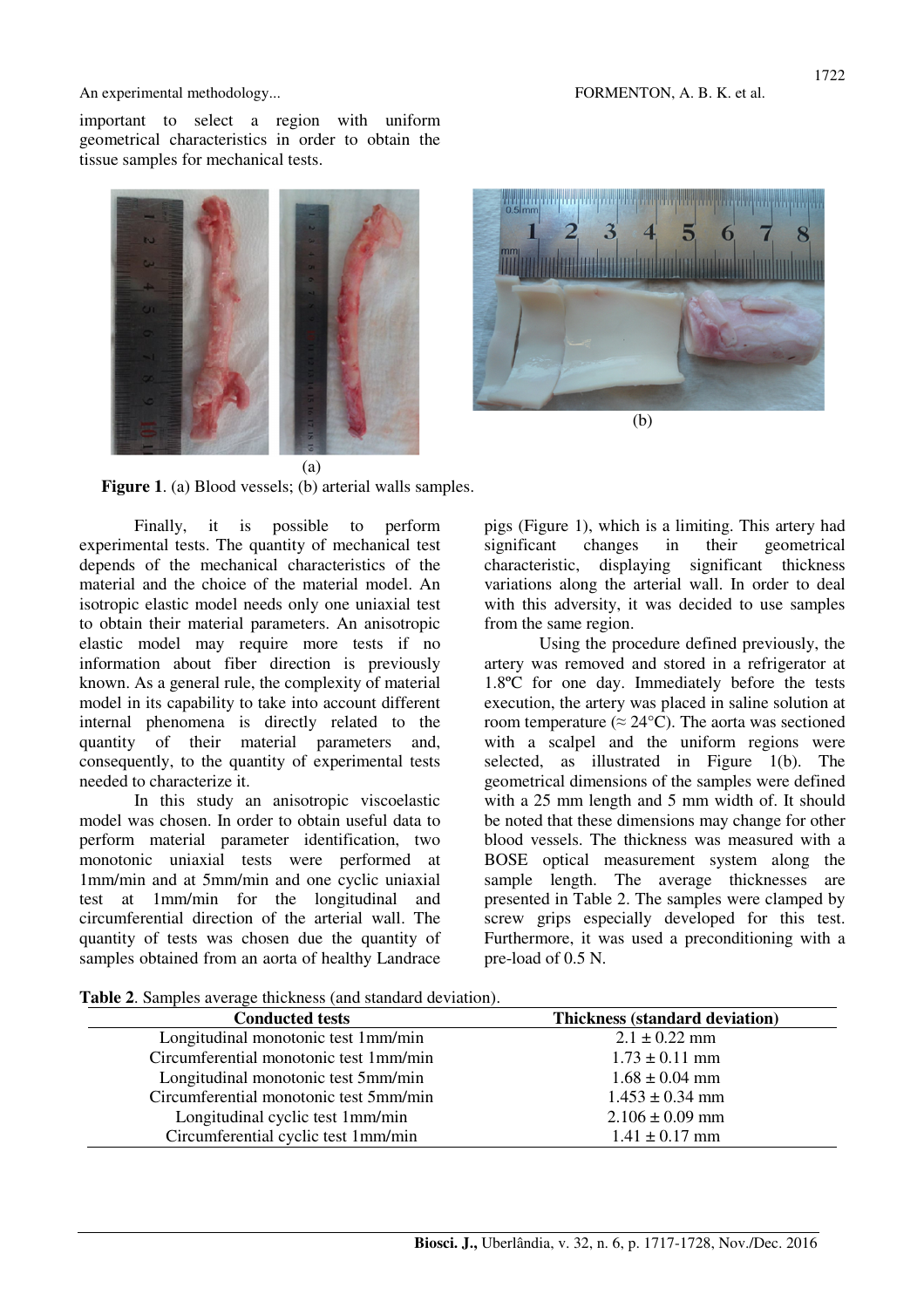### **RESULTS AND DISCUSSION**

### **Experimental results**

Following the presented experimental methodology, the load-displacement curves were obtained. The monotonic test results for the longitudinal and circumferential directions, at 1

mm/min and 5 mm/min, are presented in Figure 2. A load-displacement curve for cyclic test for longitudinal and circumferential directions, at 1 mm/min, is presented in Figure 3(a). The samples were loaded until the rupture or full slippage (Figure 3(b)).



**Figure 2**. Monotonic tests: circumferential direction (left) and longitudinal direction (right).

It can be seen that the monotonic and cyclic tests were performed with very high loadings, being possible to observe a similar phenomenon to that of mechanical damage in the cyclic response.



**Figure 3**. (a) Cyclic tests; (b) Experimental test.

Arterial tissue characterization requires the obtainment of uniaxial stress-strain curves using procedures analogous to the ones used with other materials.

### **Model used to parameters identification**

In order to exemplify the use of the experimental data, an anisotropic model with fiber dispersion for arterial walls, proposed by Gasser et al. (2006) was used. This model is based on In this case the cyclic curves (Figure  $3(a)$ ) are similar to the Mullins effect, as expected (HOLZAPFEL, 2000).



Holzapfel et al. (2000). For the present study the isotropic part was modified to include viscoelastic effects.

In the model proposed by Gasser et al. (2006) there is an isotropic  $\overline{\Psi}_{iso}$  and one anisotropic  $\overline{\Psi}_{aniso}$  part. The anisotropic part takes into account the fiber contribution. In this model is assumed the existence of two families of collagen fibers and the strain energy is given by:

$$
\overline{\Psi}(\overline{C}, \mathbf{a}_{0\ 1}, \mathbf{a}_{0\ 2}) = \overline{\Psi}_{iso}(\overline{I}_1, \overline{I}_2) + \overline{\Psi}_{aniso}(\overline{I}_4, \overline{I}_6) \quad (1)
$$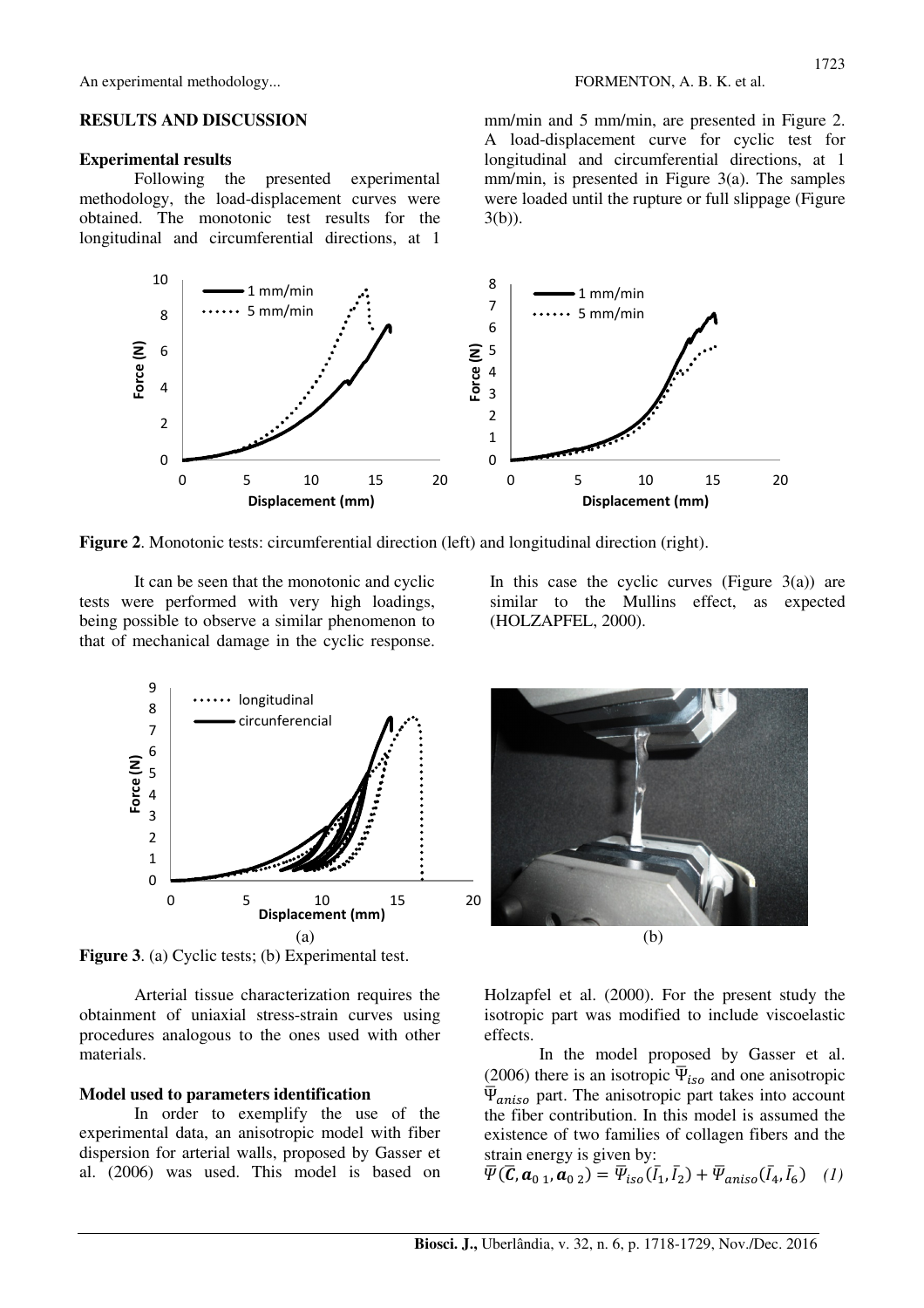where  $\overline{I}_4 = \mathbf{a}_{01} \cdot \overline{\mathbf{C}} \mathbf{a}_{01}$  and  $\overline{I}_6 = \mathbf{a}_{02} \cdot \overline{\mathbf{C}} \mathbf{a}_{02}$  are pseudo-invariant deformation (HOLZAPFEL et al, 2000),  $\mathbf{a}_{0,1}$  and  $\mathbf{a}_{0,2}$  are unit vectors that indicate the two fiber families' directions,  $\overline{C} = J^{-2/3}C$  is the right Cauchy-Green strain tensor modify and J is the Jacobian. In this model  $\overline{I}_6$  and  $\overline{I}_4$  only differ in fiber direction (HOLZAPFEL et al, 2000).  $\bar{I}_1$  and  $\bar{I}_2$  are respectively the first and second isochoric deformation-invariant.

The isotropic part allows using different models, in here will be used Mooney-Rivlin model,  $\overline{\Psi}_{iso}(\overline{I}_1, \overline{I}_2) = \frac{c_1}{2}$  $\frac{c_1}{2}(\bar{I}_1-3)+\frac{c_2}{2}$  $\frac{Z_2}{2}(\bar{I}_2)$  $(z)$  (2) (2)

where  $c_1$  and  $c_2$  are material constants.

The anisotropic part, which includes fiber's dispersion effects in the direction, is given by:

$$
\overline{\Psi}_{aniso}(\overline{I}_4, \overline{I}_6) = \frac{k_1}{2k_2} \sum_{i=4,6} \{exp[k_2(\kappa \overline{I}_1 + (1 - 3\kappa)\overline{I}_4 - 1)^2] - 1\}
$$
\n(3)

where  $k_1 > 0$  is a stress-like material parameter,  $k_2 > 0$  is a dimensionless parameter and  $\kappa$  is the dispersion (structure) parameter. The correct selection of  $k_1$  and  $k_2$  allows that the collagen fibers do not affect the artery mechanical response, at low pressures, to be represented (ROACH; BURTON, 1957, *apud* HOLZAPFEL et al., 2000). To ensure that the fibers do not contribute when subjected to compressive deformation, the following restrictions are imposed:  $\bar{I}_4 \geq 1$  and  $\bar{I}_6 \geq 1$ .

The isochoric Cauchy stress tensor is given by:

$$
\bar{\sigma} = 2J^{-1} \left( \frac{\partial \Psi}{\partial \bar{I}_1} + \bar{I}_1 \frac{\partial \Psi}{\partial \bar{I}_2} \right) \bar{b} - 2J^{-1} \frac{\partial \Psi}{\partial \bar{I}_2} \bar{b}^2 +
$$
  

$$
\Sigma_{i=4,6} 2 \bar{\Psi}_i dev(\boldsymbol{a}_i \otimes \boldsymbol{a}_i)
$$
(4)

where  $\bar{\mathbf{b}}$  is the left Cauchy-Green isochoric strain tensor,  $\overline{\Psi}_4 = \partial \overline{\Psi}_{aniso} / \partial \overline{I}_4$  and  $\overline{\Psi}_6 = \partial \overline{\Psi}_{aniso} / \partial \overline{I}_6$ are scalar values.

Viscous effects were included in the isotropic part using the incremental algorithm proposed by Simo (1998). Only one Maxwell's arm was used in the viscoelastic model for large strains. Thus, the isotropic stress expression considering viscous effects is given by:

$$
\overline{\mathbf{S}} = \overline{\mathbf{S}}^o + J^{-\frac{2}{3}} DEV \big[ \Sigma_{i=1}^2 \, \mathbf{Q}_i(t) \big] \tag{5}
$$

where  $\mathbf{Q}_i$  are the internal variables.

The evolution of each internal variable  $\mathbf{Q}_i(t)$  is ruled by:

$$
\dot{\boldsymbol{Q}}_i(t) + \frac{1}{\tau} \boldsymbol{Q}_i(t) = \frac{\gamma}{\tau} DEV\{2\partial_{\overline{C}} \overline{\Psi}^o[\overline{C}(t)]\}
$$
  

$$
\lim_{t \to -\infty} \boldsymbol{Q}_i(t) = 0
$$
 (6)

where  $\gamma$  and  $\tau$  are material parameters. For more details, see Simo (1998).

Performing this simple modification is possible to obtain an anisotropic viscoelastic model with more flexibility to represent the arterial walls mechanical behaviour.

### **Parameters identification**

Through the data obtained from uniaxial tests (longitudinal strain and longitudinal stress) is possible to characterize the arterial wall mechanical behaviour considering incompressibility restriction.

As the model used in this study is anisotropic, and the fiber families are not in the same direction of the longitudinal strain, the transversal strains have different magnitudes in the uniaxial testing. Therefore, the finite element method was used to evaluate uniaxial stress.

The constitutive model constants can be obtained through the experimental results using optimization techniques to minimize the difference between experimental and numerical results. The objective function is given by:

$$
F_{obj} = \sum_{i=1}^{N} (\boldsymbol{\sigma}^{num}(\boldsymbol{p}) - \boldsymbol{\sigma}^{exp})^2
$$
 (7)

where  $\sigma^{num}$  is the vector with the numerically calculated stresses,  $\sigma^{exp}$ is the vector of experimentally obtained stresses and **p** is the vector with material model parameters to be found.

 $i=4.6 \frac{2 \overline{\Psi}_i dev(\mathbf{a}_i \otimes \mathbf{a}_i)}{i=4.6 \frac{2 \overline{\Psi}_i dev(\mathbf{a}_i \otimes \mathbf{a}_i)}{i=4.6 \frac{2 \overline{\Psi}_i dev(\mathbf{a}_i \otimes \mathbf{a}_i)}{i=4.6 \frac{2 \overline{\Psi}_i dev(\mathbf{a}_i \otimes \mathbf{a}_i)}{i=4.6 \frac{2 \overline{\Psi}_i dev(\mathbf{a}_i \otimes \mathbf{a}_i)}{i=4.6 \frac{2 \overline{\Psi}_i dev(\mathbf{a}_i \otimes \mathbf{a}_i)}{i=4.$ selected material model are:  $c_1$  and  $c_2$ , corresponding to the Mooney-Rivlin parameter, *k<sup>1</sup>* and *k2*, anisotropic parameters from Holzapfel et al. (2000),  $\gamma$  and  $\tau$  corresponding to viscoelasticity, the fiber angle and the dispersion coefficient. Four curves were used simultaneously in the minimization, two in the uniaxial direction (longitudinal and circumferential) with two loading speeds.

> $\mathbf{Q}_i^2 = \mathbf{Q}_i(t)$  (5) procedure are presented in Table 3, (5) while the The results of the parameter identification numerical and experimental stress-strain curves are illustrated in Figure 4.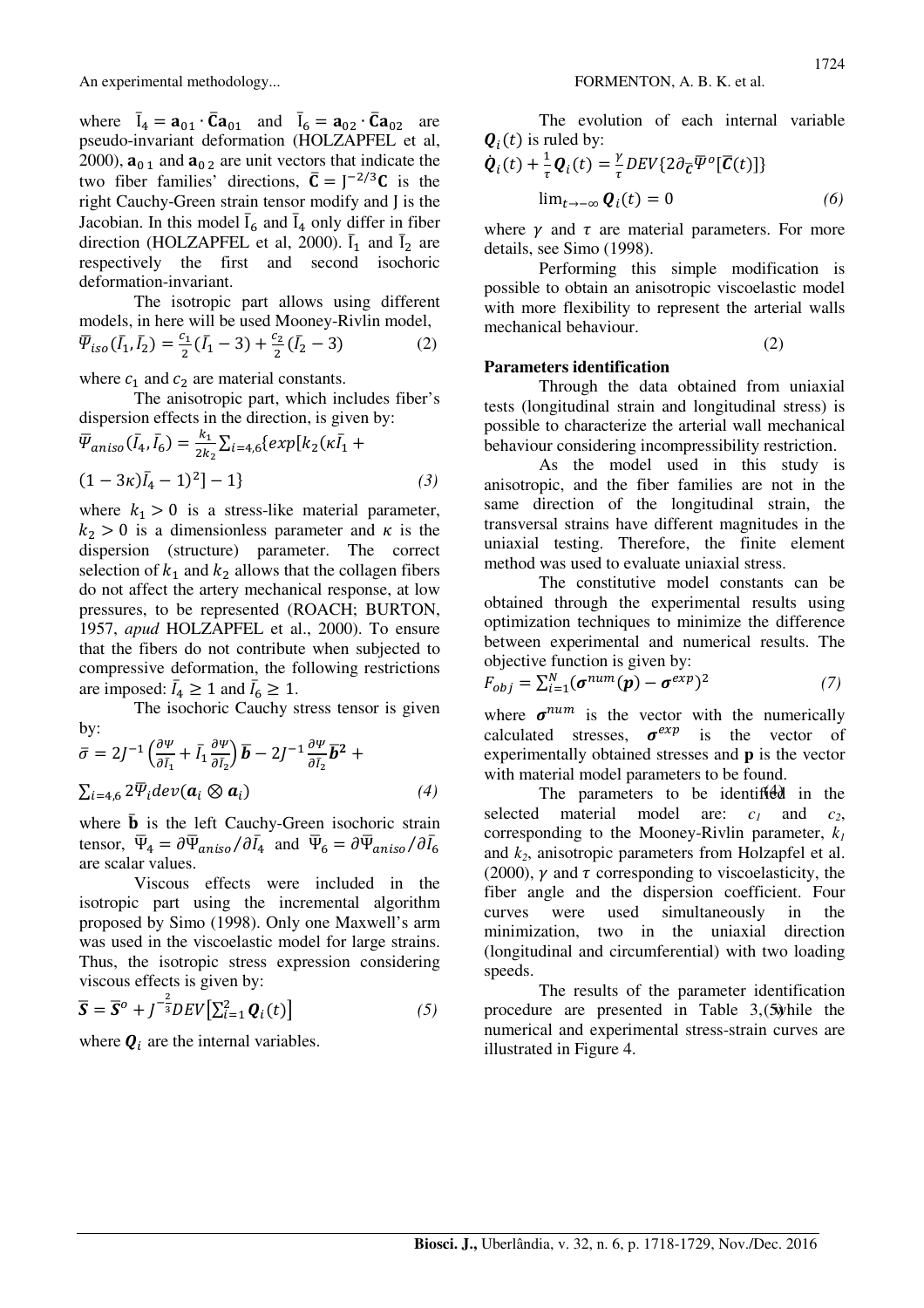### **Table 3. Material Parameters**

| <b>Parameters</b>      | values   |
|------------------------|----------|
| c <sub>1</sub>         | $-193.4$ |
| c <sub>2</sub>         | 387.9    |
| $k_{1}$                | 1194.7   |
| k <sub>2</sub>         | 0.011    |
| $\gamma_1$             | 0.887    |
| $\tau_{1}$             | 203.3    |
| Fiber angle            | 34.6     |
| Dispersion coefficient | 0.293    |



**Figure 4**. Numerical and experimental stress-strain curves.

# **CONCLUSIONS**

Realistic numerical simulations of arterial walls require an appropriated constitutive model and useful experimental data. The experimental procedure for these materials still represents a major challenge due the characteristics of biological tissues. This paper proposed an experimental methodology in order to reduce possible problems related to technical difficulties commonly found in experimental tests of arterial walls, such as the obtainment of samples, temperature and humidity control during storage, suitable gripping and geometric and strain measurements methods. This methodology was based on an extensive literature review and practical tests conducted in laboratory during the last years.

With this methodology, uniaxial tests were proposed in order to provide useful information for typical material models of arterial walls. In order to verify the capability of the experimental data to provide useful information for an anisotropic viscoelastic model, a parameter identification procedure was performed to obtain material parameters. In this study monotonic and cyclic uniaxial test in two directions (circumferential and longitudinal) at two strain rates were performed, which were able to reproduce the main characteristics of the selected model. Through the experimental methodology proposed, it was possible to obtain useful data for the parameter identification where it was possible to provide information to represent anisotropic response, as well viscoelastic behavior. The experimental methodology proved effective. However, the employed constitutive model was not able to produce results with the expected quality.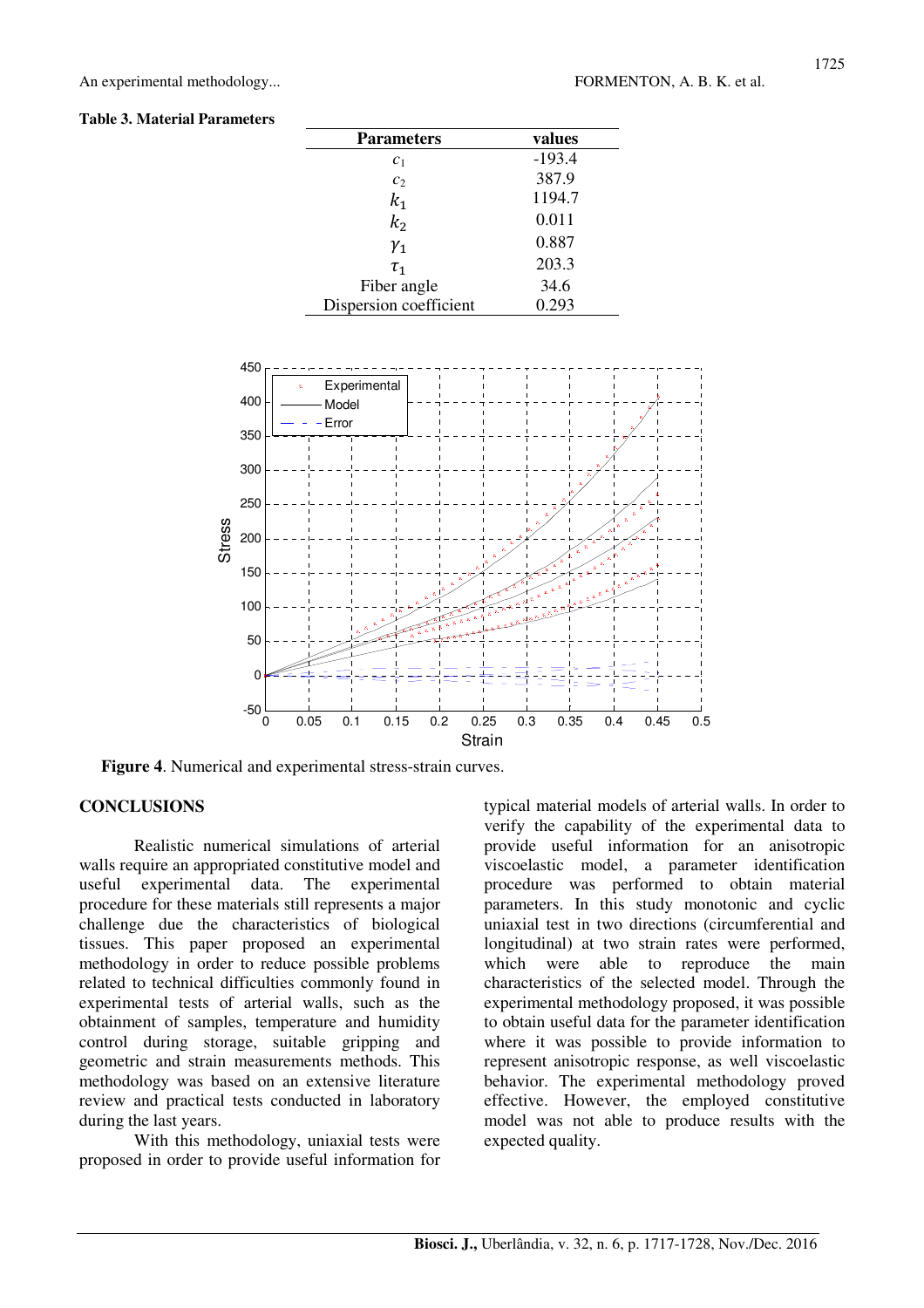**RESUMO:** Simulações numéricas de paredes arteriais permitem um melhor entendimento da interação entre tecido biológico e endopróteses (*stents*), os quais são utilizados no tratamento de aneurismas e lesões obstrutivas ateroscleróticas. O melhor entendimento desta interação pode auxiliar na seleção do modelo ou no projeto da estrutura da endoprótese mais adequada para uma dada indicação clínica. A realização de simulações numéricas realísticas requer a definição apropriada de um modelo constitutivo e a obtenção de dados experimentais adequados para um procedimento de identificação de parâmetros. Diferentemente dos materiais usados comumente em engenharia, a aquisição de dados experimentais de tecidos biológicos representa um grande desafio. Alguns exemplos das dificuldades técnicas associadas aos testes experimentais de tecidos biológicos estão na obtenção de amostras, no controle de temperatura e humidade durante o armazenamento, na fixação adequada e na medição geométrica e de deformações. Portanto, o presente artigo apresenta uma metodologia experimental para realização de testes uniaxiais em artérias suínas, visando fornecer informações adequadas para modelos materiais de paredes arteriais. Este estudo propõe um procedimento experimental que abrange desde a obtenção da amostra até o ensaio uniaxial do tecido em duas direções (circunferencial e longitudinal), com duas taxas de velocidades. Para exemplificar o uso dos dados experimentais em um modelo numérico adequado para paredes arteriais, um procedimento de identificação de parâmetros foi realizado, obtendo parâmetros materiais de um modelo viscoelástico anisotrópico com dispersão de fibras para deformações finitas. Através da metodologia experimental proposta foi possível obter dados úteis para identificação de parâmetros. Além disso, os resultados demonstraram que o comportamento mecânico de paredes arteriais foi representado adequadamente pelo modelo selecionado.

**PALAVRAS-CHAVE:** Procedimento experimental. Paredes arteriais. Testes uniaxiais. Modelo viscoelástico anisotrópico.

## **REFERENCES**

BADER, H. Dependence of Wall Stress in the Human Thoracic Aorta on Age and Pressure, **Circulation Research**, V. XX, 1967.

BEENAKKER, J. M., ASHCROFT, B. A., LINDEMAN, J. H. N., OOSTERKAMP, T. H. Mechanical Properties of the Extracellular Matrix of the Aorta Studied by Enzymatic Treatments. **Biophysical Journal,** v. 8, p. 1731-1737, 2012. http://dx.doi.org/10.1016/j.bpj.2012.03.041

BLUM, U., HAUER, M., PFAMMATTER, T., VOSHAGE, G. Percutaneous Endoprosthesis for Treatment of Aortic Aneurysms. **World Journal of Surgery,** v. 25, n. 3, 2001.

BOCK, S., IANNACCONE, I., SANTIS, G., BEULE, M., MORTIER, P., VERHEGGHE, B., SEGERS, P. Our capricious vessels: The influence of stent design and vessel geometry on the mechanics of intracranial aneurysm stent deployment. **Journal of Biomechanics**, v. 45, p. 1353-1359, 2012. http://dx.doi.org/10.1016/j.jbiomech.2012.03.012

CORBETT, T. J., CALLANAN, A., MORRIS, L. G., DOYLE, B. J., GRACE, P. A., KAVANAGH, E. G., Mcgloughlin, T. M. A Review of the In Vivo and In Vitro Biomechanical Behavior and Performance of Postoperative Abdominal Aortic Aneurysms and Implanted Stent-Grafts. **Journal of Endovascular Therapy**, v. 15, p. 4668-484, 2008. http://dx.doi.org/10.1583/08-2370.1

GASSER, T. C., OGDEN, R. W., HOLZAPFEL, G. A. Hyperelastic modeling of arterial layers with distributed collagen fibre orientations. **Journal of the Royal Society Interface**, v. 3, p. 15-35, 2006. http://dx.doi.org/10.1098/rsif.2005.0073

GUNDIAH, N., RATCLIFFE, M. B., PRUITT, L. A. Determination of strain energy function for arterial elastin: Experiments using histology and mechanical tests. **Journal of Biomechanics**, v. 40, p. 586-594, 2007. http://dx.doi.org/10.1016/j.jbiomech.2006.02.004

GUNDIAH, N., RATCLIFFE, M. B., PRUITT, L. A. The biomechanics of arterial elastin. **Journal of the Mechanical Behavior of Biomedical Materials**, 2:288-296, 2009. http://dx.doi.org/10.1016/j.jmbbm.2008.10.007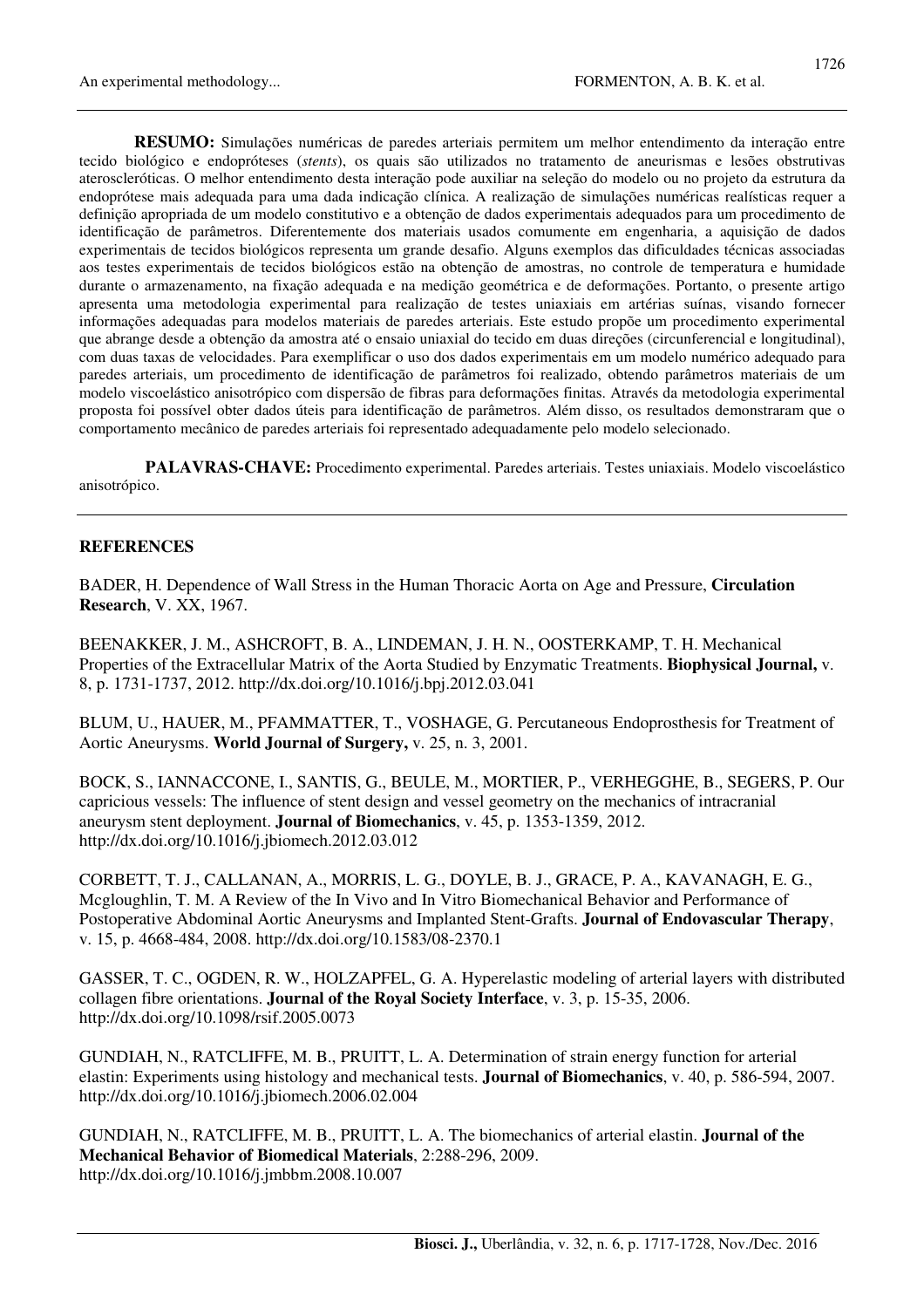HOLZAPFEL, G. A. Nonlinear Solid Mechanics. **A Continuum Approach for Engineering**. John Wiley & Sons, LTDA, Inglaterra, 2000.

HOLZAPFEL, G. A., GASSER, T. C., OGDEN, R. W. A new constitutive framework for arterial wall mechanics and a comparative study of material models. **Journal of Elasticity**, v. 61, p. 1-48, 2000. http://dx.doi.org/10.1023/A:1010835316564

HOLZAPFEL, G. A. Determination of material models for arterial walls from uniaxial extension tests and histological structure. **Journal of Theoretical Biology**, v. 238, p. 290-302, 2005. http://dx.doi.org/10.1016/j.jtbi.2005.05.006

HOLZAPFEL, G. A., GASSER, T. C. Computational stress-deformation analysis of arterial walls including high-pressure response. **International Journal of Cardiology**, v. 116, p. 78-85, 2007. http://dx.doi.org/10.1016/j.ijcard.2006.03.033

HOLZAPFEL, G. A., OGDEN, R. W., editors. **Biomechanical Modelling at Molecular, Cellular and Tissue Levels**. Springer Wien, NewYork, 2009.

JACOBS, T. S., Won, J., GRAVEREAUX, E. C., FARIES, P. L., MORRISSEY, N., TEODORESCU, V. J., HOLLIER, L. H., MARIN, M. L. Mechanical failure of prosthetic human implants: A 10-year experience with aortic stent graft devices. **Journal of Vascular Surgery**, v. 37, p. 16-26, 2003. http://dx.doi.org/10.1067/mva.2003.58

JUNQUEIRA, L. C., CARNEIRO, J. **Histologia Básica**. Guanabara Koogan S.A, 2004.

KASYANOV, V., OZOLANTA, I., PURINYA, B., OZOLS, A., KANCEVICH, V. Compliance of a biocomposite vascular tissue in longitudinal and circumferential directions as a basis for creating artificial substitutes. **Mechanics of Composite Materials**, V. 39, n. 4, 2003. http://dx.doi.org/10.1023/A:1025698628850

KIM, J., BAEK, S. Circumferential variations of mechanical behavior of the porcine thoracic aorta during the inflation test. **Journal of Biomechanics**, v. 44, p. 1941-1947, 2011. http://dx.doi.org/10.1016/j.jbiomech.2011.04.022

LI, Z., KLEINSTREUER, C. Analysis of biomechanical factors affecting stent-graft migration in an abdominal aortic aneurysm model. **Journal of Biomechanics**, v. 39, p. 2264-2273, 2006. http://dx.doi.org/10.1016/j.jbiomech.2005.07.010 http://dx.doi.org/10.1016/j.jbiomech.2005.09.002

MASSON, I., BOUTOUYRIE, P., LAURENT, S., HUMPHREY, J. D., ZIDI, M. Characterization of arterial wall mechanical behavior and stresses from human clinical data. **Journal of Biomechanics**, v. 41, p. 2618- 2627 2008. http://dx.doi.org/10.1016/j.jbiomech.2008.06.022

MASSON, I., BEAUSSIER, H., BOUTOUYRIE, P., LAURENT, S., HUMPHREY, J. D., ZIDI, M. Carotid artery mechanical properties and stresses quantified using in vivo data from normotensive and hypertensive humans. **Biomechanics and Modeling in Mechanobiology**, v. 10, p. 867-882, 2011. http://dx.doi.org/10.1007/s10237-010-0279-6

MORRIS, L., STEFANOV, F., MCGLOUGHLIN, T. X. Stent graft performance in the treatment of abdominal aortic aneurysms: The influence of compliance and geometry. **Journal of Biomechanics**, v. 46, p. 383-395, 2011. http://dx.doi.org/10.1016/j.jbiomech.2012.11.026

PETERSON, D. R., BRONZINO, J. D. **Biomechanics**. Taylor & Francis Group, 2008.

ROACH, M. R.; BURTON, A. C. The reason for the shape of the distensibility curves of arteries. **Canadian journal of biochemistry and physiology**, v. 35, n. 8, p. 681-690, 1957. http://dx.doi.org/10.1139/o57-080